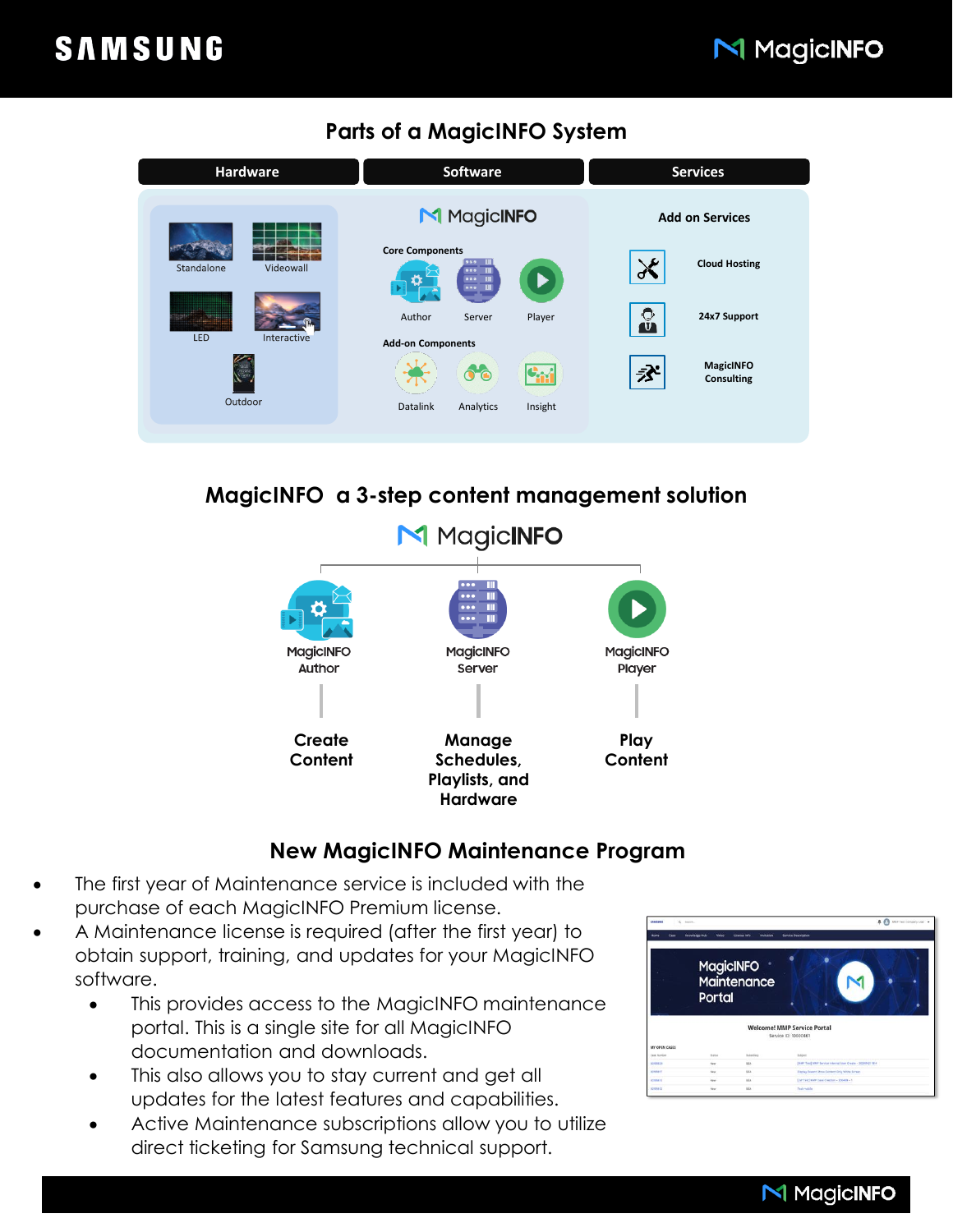

# **Typical MagicINFO On-Premise System Layout**

## **Typical MagicINFO Cloud Hosted System Layout**